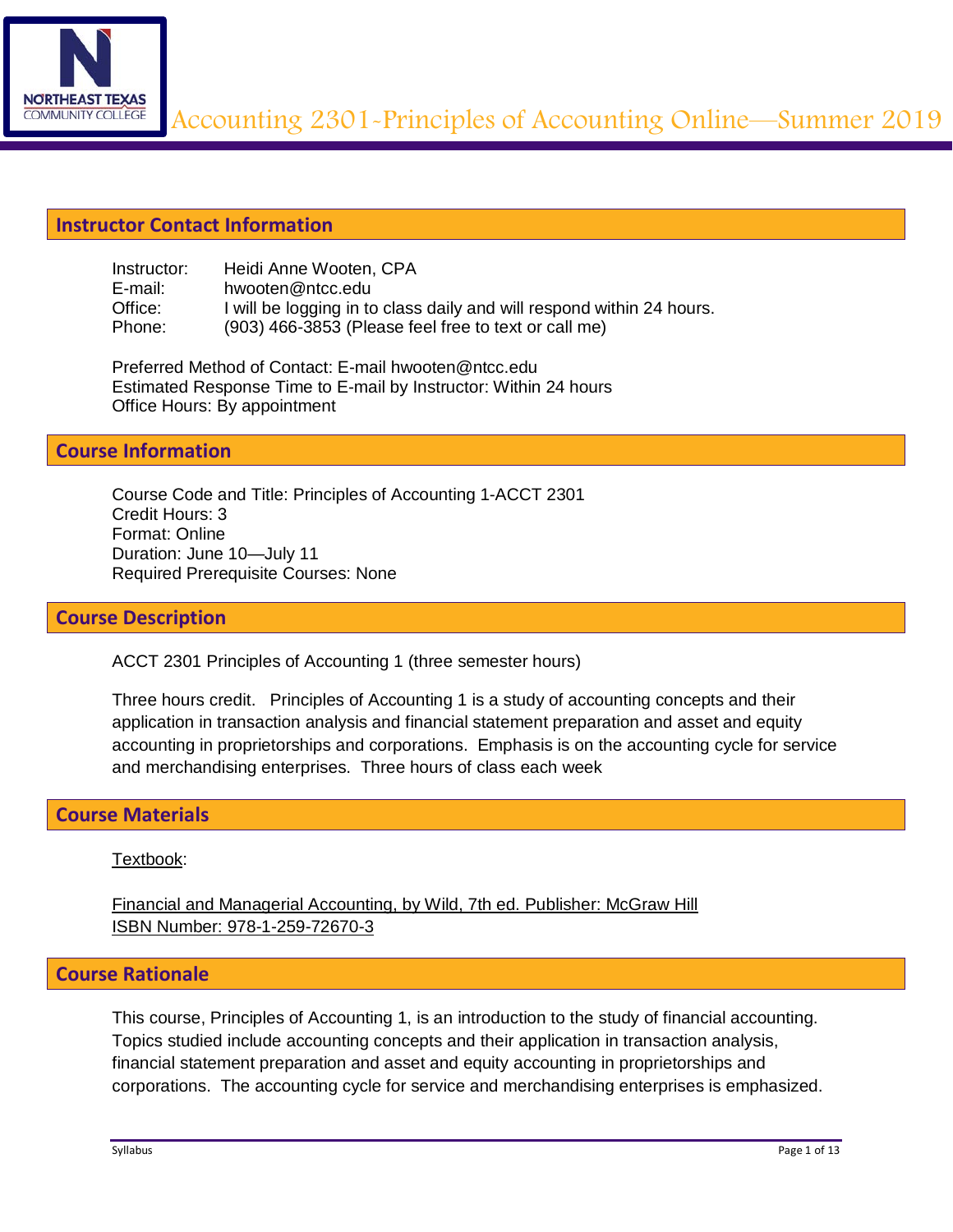# **Course Objectives**

Upon successful completion of Accounting 2301, students will be:

- 1) Competent in defining the key terms used in accounting.
- 2) Competent in describing the accounting equation and its purpose.
- 3) Competent in demonstrating an understanding of the accounting cycle and its importance.
- 4) Competent in accounting for merchandising operations including purchases, discounts, and sales returns, and allowances.
- 5) Competent in understanding the process of adjusting and closing entries.
- 6) Competent in discussing the components of cash and preparing a bank reconciliation.
- 7) Competent in identifying accounting procedures for determining uncollectible accounts.
- 8) Competent in describing various inventory accounting methods.
- 9) Competent in describing plant asset accounting including depreciation.
- 10) Competent in contrasting differences in accounting for various legal forms or organizations.
- 11) Competent in analyzing components of the current liability section of the balance sheet.
- 12) Competent in preparing a balance sheet and income statement.

### **Summary of Course Assignments**

Objectives will be achieved and demonstrated through the following course assignments:

| <b>Assignments</b>         | # of Assignments    |
|----------------------------|---------------------|
| Exams                      | 2                   |
| <b>Discussion Question</b> | 5                   |
| <b>Chapter Assignments</b> | See course schedule |
| Project                    |                     |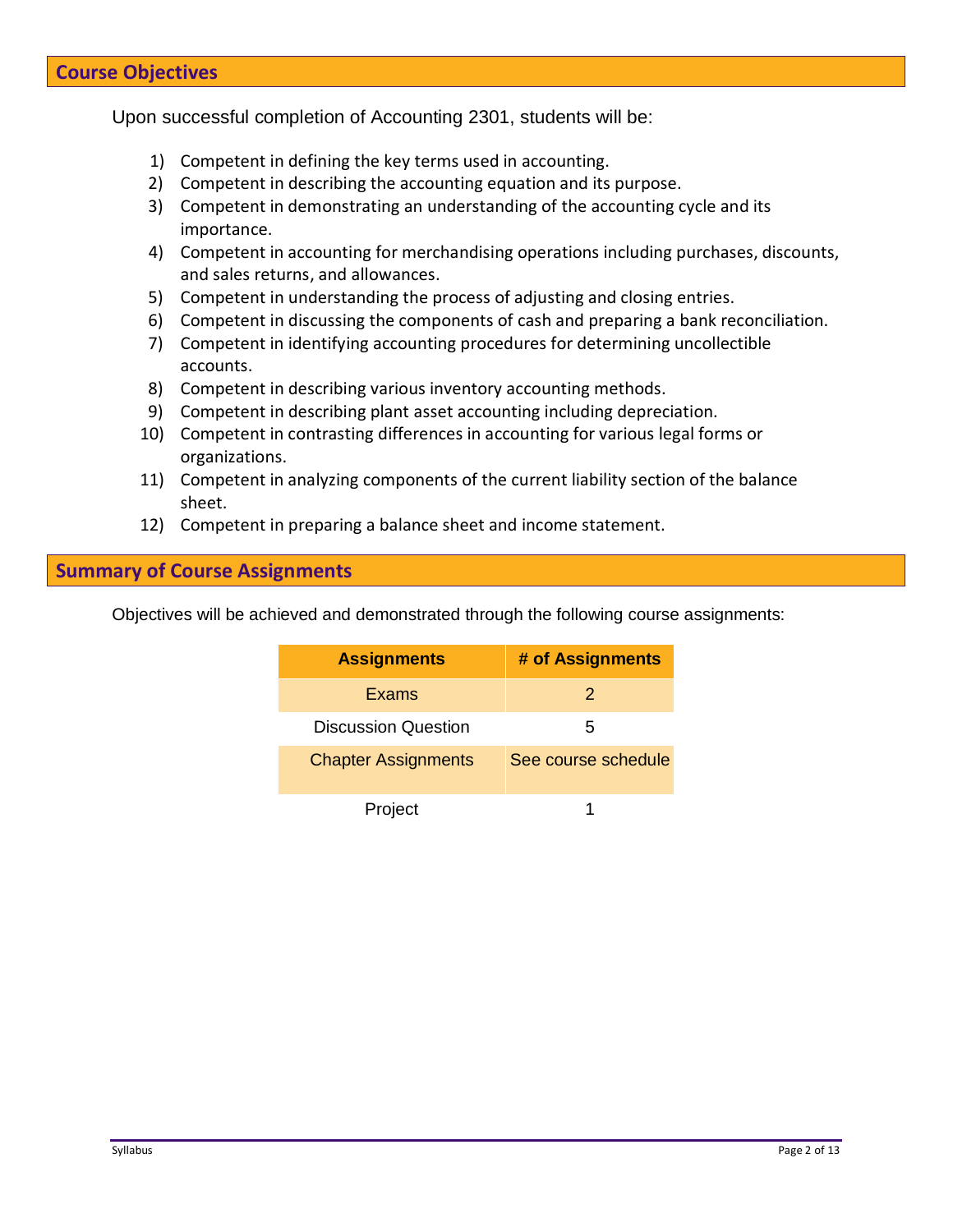# **Grading System and Scale**

Grades will be posted in our Blackboard course site as soon as they are ready for distribution. The final grade is based on the computations listed below.

| <b>Assignments</b>                 | <b>Number of</b><br><b>Assignments</b> | <b>Total Points</b> |
|------------------------------------|----------------------------------------|---------------------|
| <b>Exams</b>                       | 2                                      | 500                 |
| Project                            | 1                                      | 200                 |
| <b>Discussion Questions</b>        | 5                                      | 100                 |
| <b>Chapter Assignments</b><br>(BB) | See course schedule                    | 200                 |
| <b>Total</b>                       |                                        | <b>100%</b>         |

# Final Grade Scale:

| 900 and above $= A$ |  |
|---------------------|--|
| $800 - 899 = B$     |  |
| $700 - 799 = C$     |  |
| $600 - 699 = D$     |  |
| Below 600=F         |  |

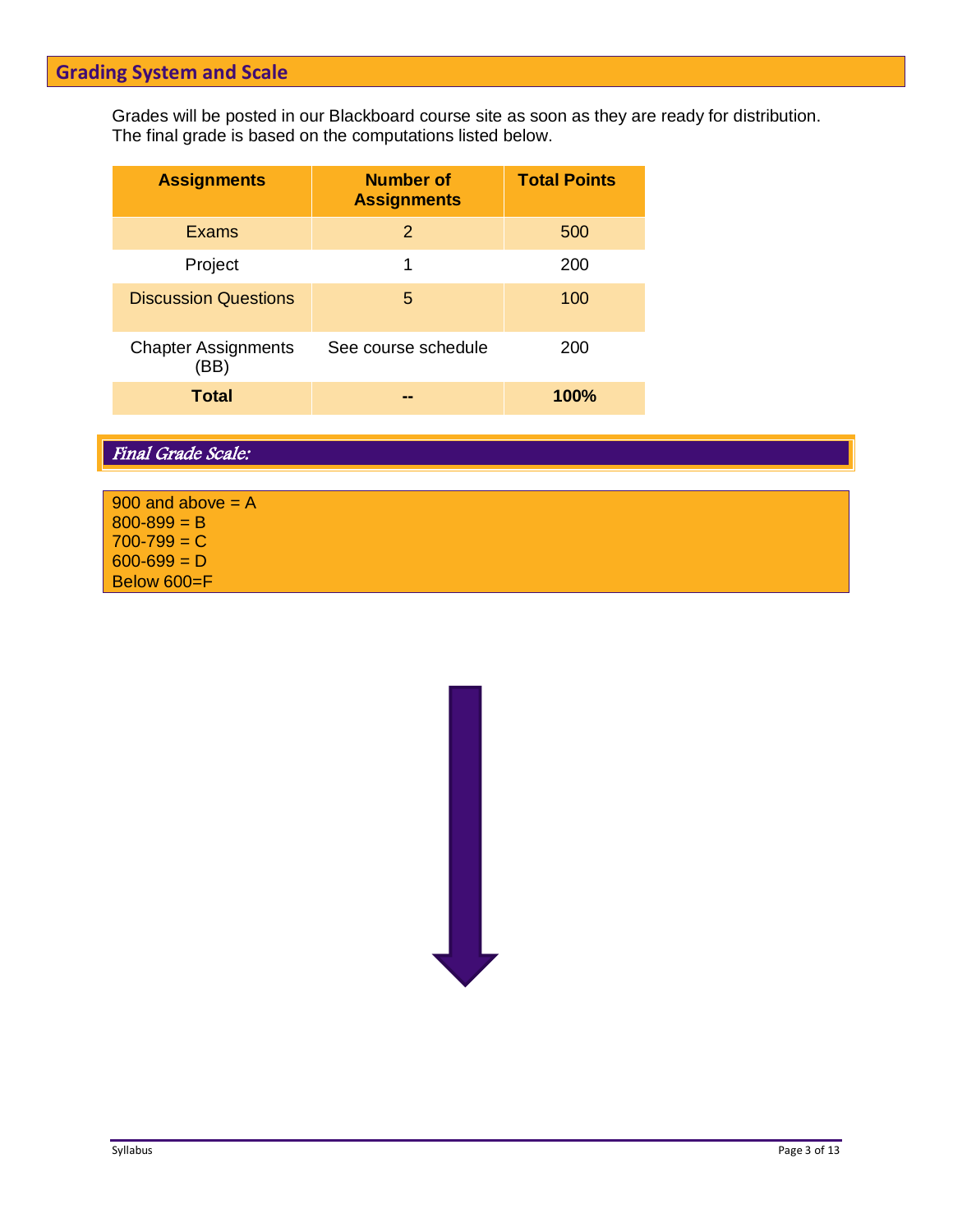### **General Information**

Several elements are essential for your success in this course. You will need to understand these fully prior to starting the course:

- 1. All online courses require extensive engagement (with other students, the instructor, and the course materials) as well as timely completion of assignments. Many assignments are due weekly. Thus, keeping up with the schedule is essential to your success. Your personal schedule must allow you to keep up with the due dates for the readings and other assignments. Late work is not allowed in this course, so you must plan your schedule carefully.
- 2. You must have continuous access to a working and dependable computer and Internet provider.
- 3. **The following study sequence will maximize your chances for mastering each lesson and exceling on the exams in this course:**
	- 1) Read the lesson overview and learning objectives.
	- 2) Read assigned material in the textbook or ebook.
	- 3) Review the learning objectives.
	- 4) Review the powerpoint and take notes as needed (i.e., connected to lesson objectives.)
	- **5)** Complete and submit Blackboard Homework assignments. **These will add points to your course grade.**
	- **6)** Be sure to participate in the Discussion Questions. **These will add points to your course grade.**
	- **7) Complete the exams and project. These are 700 points toward your final course grade.**
	- 8) Be sure to contact your instructor when you have questions or need help.
- 4. **For all learning activities and resource videos please use Internet Explorer or Microsoft Edge as these browsers support Flash Player which is required to view these resources. If you are using a Mac, please use the Firefox browser.**

### **Course Policies**

Communication:

- Via NTCC e-mail address (preferred)
- Via Blackboard course site
- Via Instructor Cell Phone

I will check all of these regularly..

Attendance:

NTCC's online attendance policy will be followed.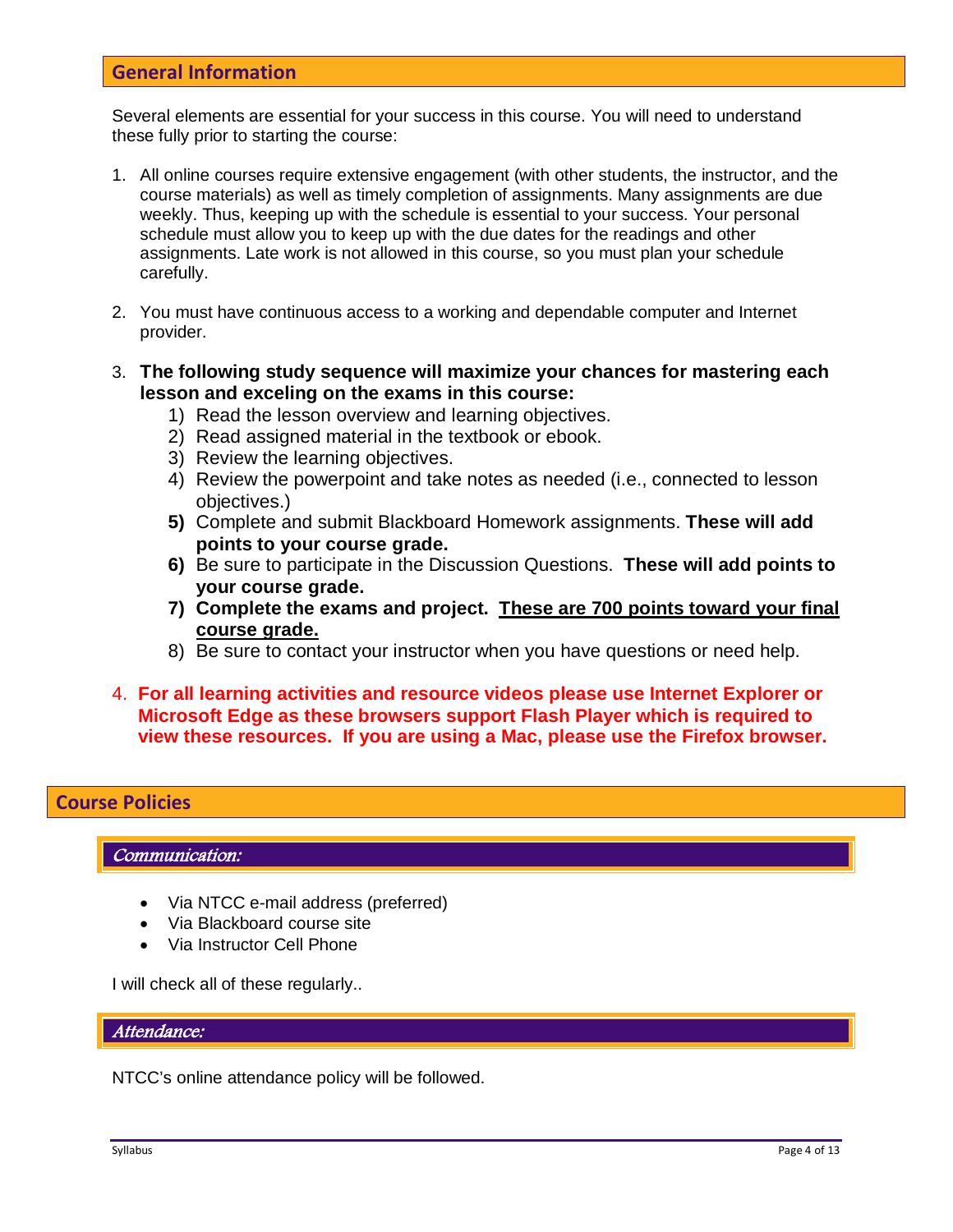- *"Students are expected to complete course work in an honest manner, using their intellects and resources designated as allowable by the course instructor. For this course, all exams will be online and you can use your textbook and course materials during the exams. You may not use other websites or collaborate with your classmates. For security purposes, you will be required to download a lockdown browser on your computer prior to testing so that you may not visit any other websites while taking your exams.*
- *NTCC upholds the highest standards of academic integrity. This course will follow the NTCC Academic Honesty policy stated in the Student Handbook for any and all violations of academic integrity. If any plagiarism occurs in the course—on assignments, discussions, or course project—an F will be given for the final course grade. For your convenience the NTCC academic ethics policy is listed below.*

#### **Academic Ethics:**

*Northeast Texas Community College may initiate disciplinary proceedings against a student accused of scholastic dishonesty. Scholastic dishonesty includes, but is not limited to, statements, acts, or omissions related to applications for enrollment or the award of a degree, and/or the submission as one's own work material that is not one's own. Scholastic dishonesty may involve, but is not limited to, one or more of the following acts: cheating, plagiarism, collusion, use of annotated texts or teacher's editions, and/or falsifying academic records. Any violations of the above will result in an F in the course.*

*Plagiarism is defined as the appropriation of any person's work and the unacknowledged incorporation of that work in one's own work offered for credit.*

*Cheating is defined to include the following: copying from another students paper; using materials during a test not authorized by the person giving the test; collaborating with any other person during the test without permission; knowingly obtaining, using, buying, selling, transporting, or soliciting in whole or in part the content of test not yet administered; substituting for another student or permitting any other person to substitute for oneself; copying computer or Internet files, using someone else's work for assignments as if it were one's own, or any other dishonest means of attempting to fulfill the requirements of a course.*

*Collusion is defined as the unauthorized collaboration with any person in preparing work offered for credit.*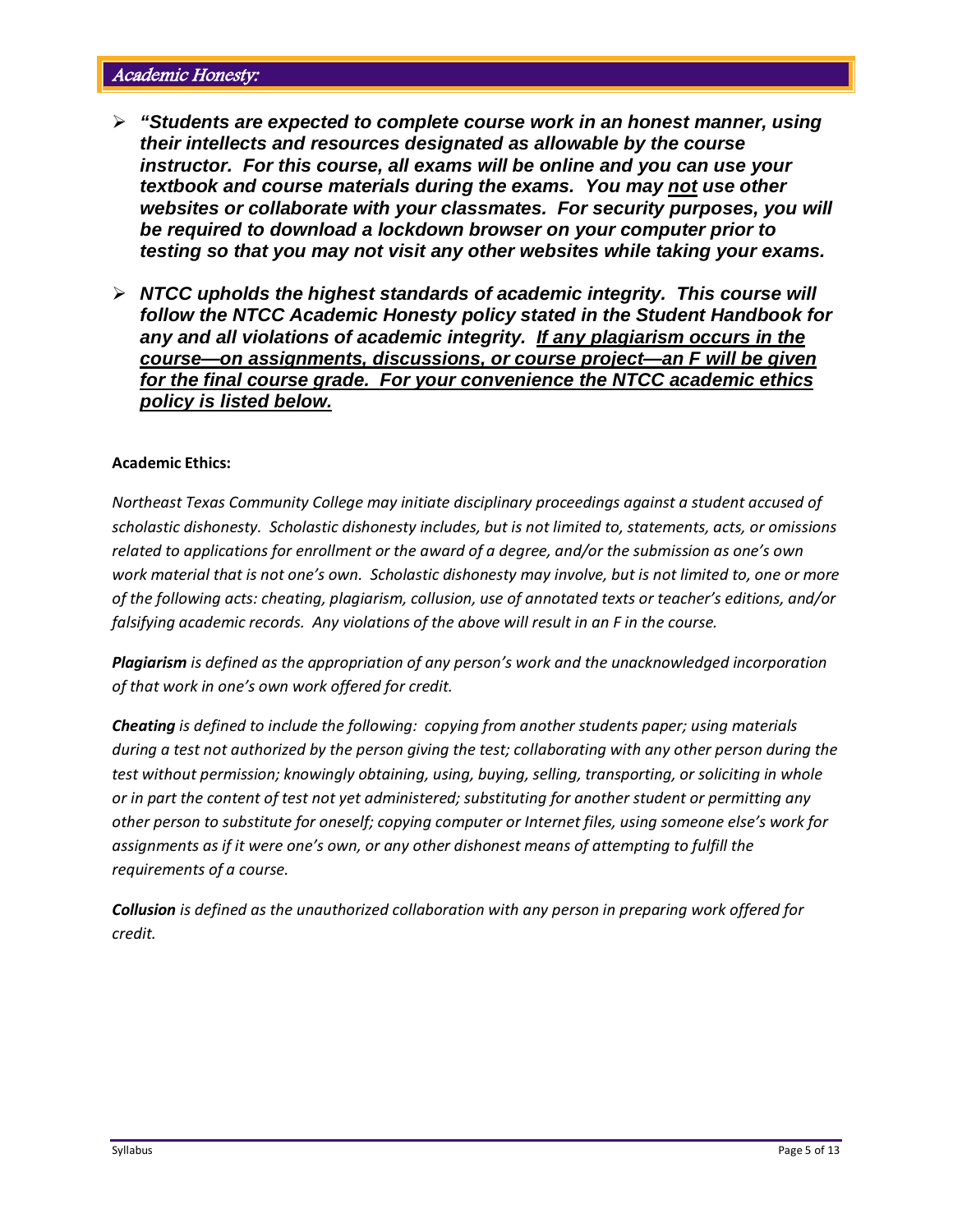#### Students Who Have Disabilities:

#### **ADA Statement:**

It is the policy of Northeast Texas Community College to provide reasonable accommodations for qualified individuals who are students with disabilities. This College will adhere to all applicable federal, state and local laws, regulations and guidelines with respect to providing reasonable accommodations as required to afford equal educational opportunity. It is the student's responsibility to arrange an appointment with a College counselor to obtain a Request for Accommodations form. For more information, please refer to the Northeast Texas Community College Catalog or Student Handbook.

### **Course Assignment Procedures**

### Assessment/Evaluation and Grading:

There will be 2 exams, 1 project, 6 discussion questions, and exercises and problems for each chapter. These graded items will be completed according to the course schedule in Blackboard.

#### *Exams:*

The midterm exam will consist of 50 multiple-choice questions and you will have 2 hours to complete it. The final exam will consist of 36 multiple-choice questions and you will have 1.5 hours to complete it. No exam grades will be dropped. Please see the course schedule attached to this syllabus for specific dates. *For security purposes, you will be required to download a lockdown browser on your computer prior to testing so that you may not visit any other websites while taking your exam.* 

#### *Project:*

The objective of this project is to use class material to examine and analyze the financial statements of a U.S based company.

**Step 1:** Choose a U.S. based company that you are interest in learning about. Please email me at [hwooten@ntcc.edu](mailto:hwooten@ntcc.edu) for approval before beginning this project. Any papers submitted without prior approval will not be graded and will receive a grade of zero.

**Step 2:** Once you have selected a country and have approval, visit the company's website and print the most recent annual report (also known as the 10K). This can be found in the company's investor relations page of the website.

**Step 3:** Prepare a 2 page executive summary addressing the following questions:

- 1) Describe the industry and its outlook and summarize the company's future plans.
- 2) Identify the type of fiscal year that the company uses. Do you think the year-end corresponds to the company's natural business year?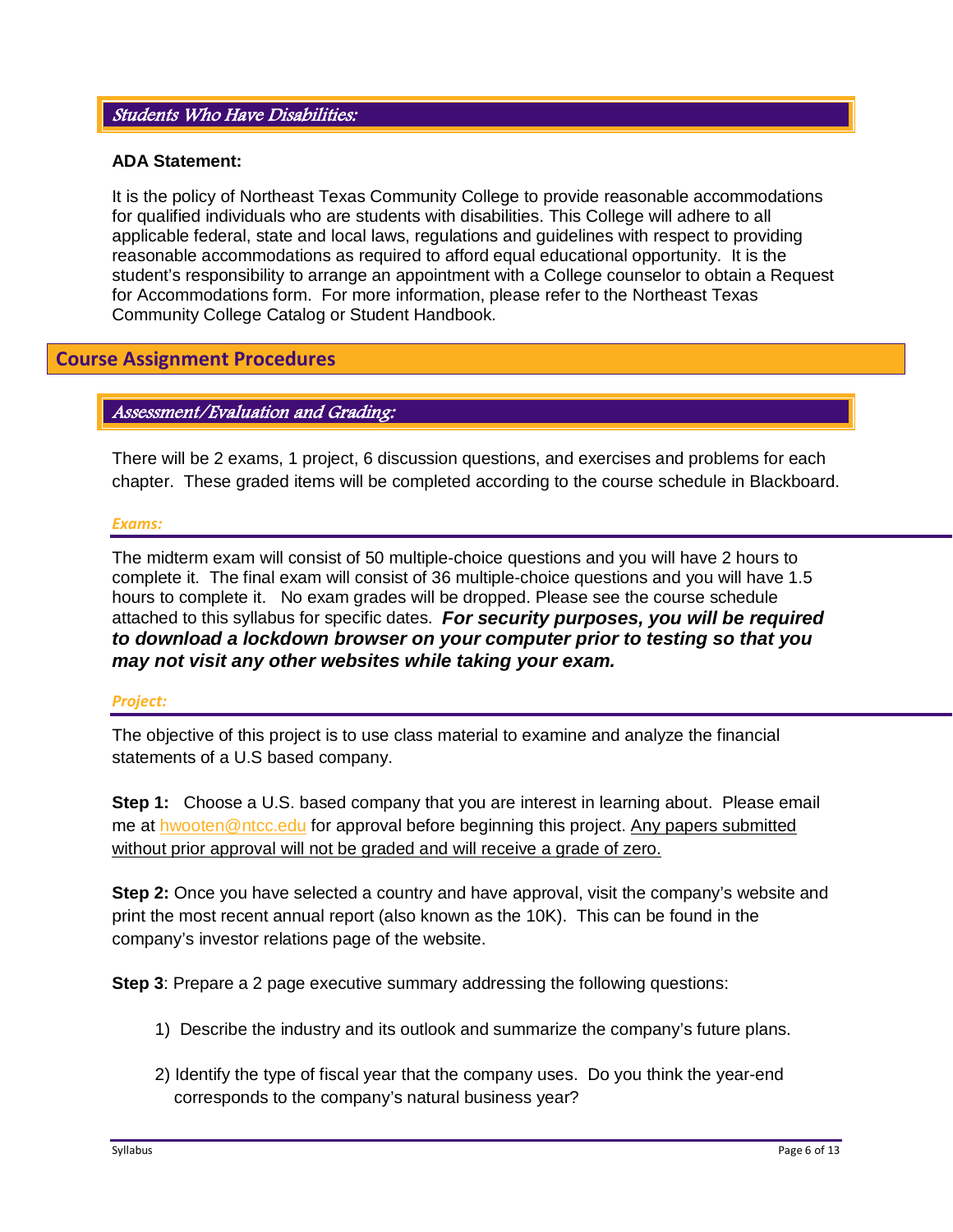- 3) Find the company's balance sheet. From the asset accounts and liability accounts, find 4 examples of accounts that might have been related to an adjusting entry at the end of the year. For each example, tell whether it is a deferral or an accrual and suggest an income statement account that might be associated with it.
- 4) Find the summary of significant accounting policies that appears following the financial statements. In these policies, find examples of the application of going concern and accrual accounting. Explain your choices of examples.
- 5) Find the company's income statement. Is the format most like a single-step or multi step format? Determine gross profit, income from operations, and net income for the last 2 years.
- 6) What are the topics of the notes to the financial statements? (Choose 3 to discuss)

**Step 5:** Summarize what you have learned by evaluating your company's annual report.

Please remember that this paper should be your own work—plagiarism (taking someone else's work or ideas and passing them off as one's own) will not be tolerated. Copying from another source and using block quotations from another source is not representative of your own work. There is no need to cite within the paper, but make sure and include a works cited page at the end. Failure to include citations and references detailing where you found your material will result in an F.

*Please review the college policy and the course syllabus for details regarding academic honesty.*

**This final project is worth 200 points toward your final grade and is due during the last week of the course (see specific due date in BB). Late projects will receive a 10% point deduction for each day late up to 3 days. After that, no projects will be accepted.**

**Your project will be graded on the following criteria: --thorough and effective analysis of financial data --thorough delivery of findings --thorough responses to specific questions --grammar and formatting.** 

**Rubric can be found on last page of this syllabus.**

### *Online Discussion Questions:*

You have 5 online discussion questions for this course. Points for these range between 15-20 points for a total of 100 potential points toward your final grade. Specific due dates are at the end of this syllabus and within BB. Each discussion question direct response should have a minimum of 75 words and each of the 2 required peer replies should have a minimum of 50 words.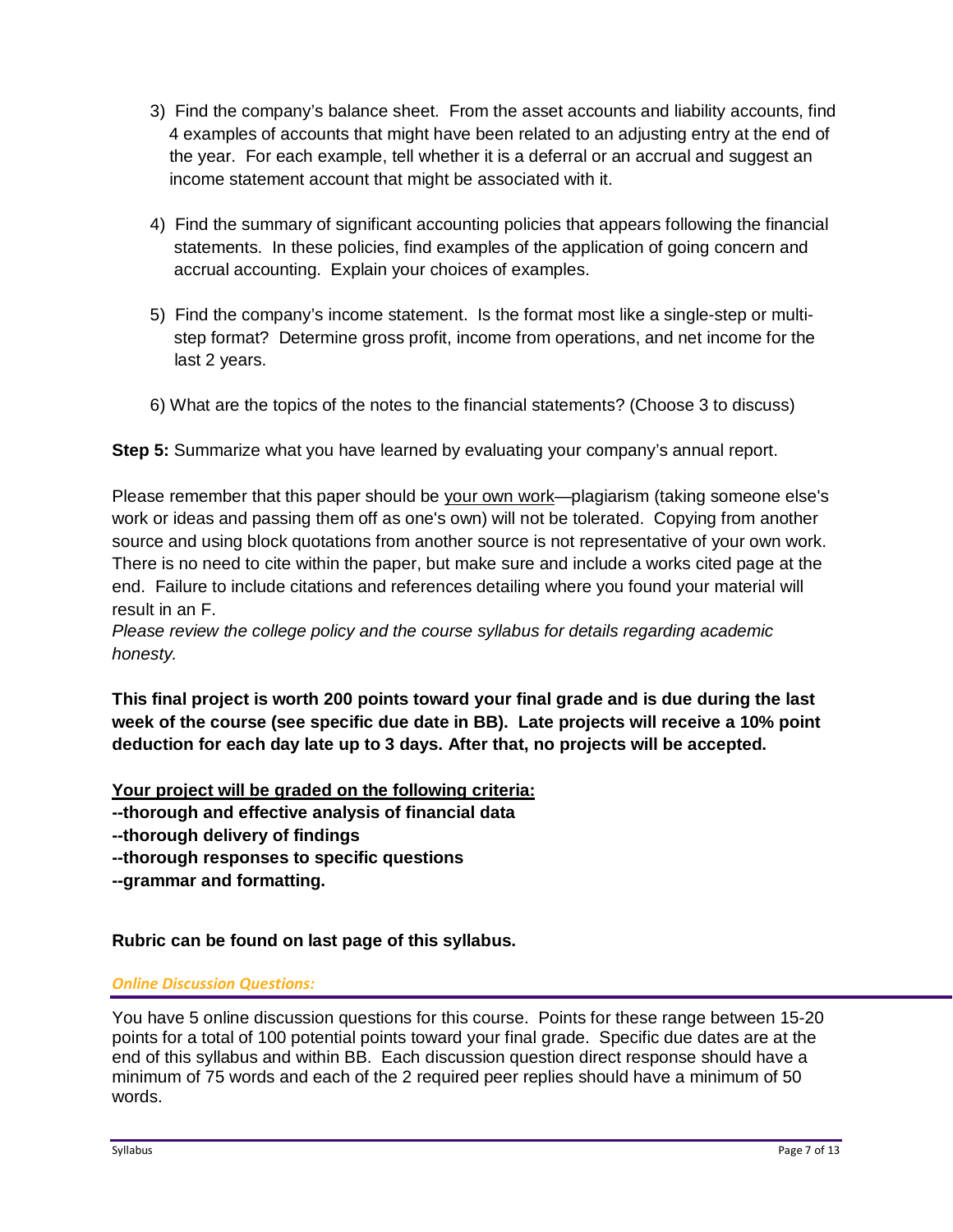There are 9 chapter assignments that are to be completed in Blackboard. Points for these assignments range between 20-25 points and make up 200 points toward your final grade. The assignments can be submitted for credit no later than the assigned due date at midnight. **No late work will be accepted.** See course schedule below for specifics.

#### *Late Work Policy:*

Please allow yourself an appropriate amount of time to complete the coursework. Students who wait until the last minute often miss the deadline and then cannot receive credit for their work. All due dates for the entire course are included with this syllabus so you can work as far ahead as you would like. Please understand that I must adhere to this policy for all students so exceptions will not be made.

#### *Final Grades:*

**Your final course grade will be based solely upon the percentage scale included in this syllabus. There are NO extra credit opportunities. In addition, there are no "retakes" for any assignments or exams.** The scores that you receive on your original submissions will be what is counted toward your final grade. Please understand that I must adhere to this grading policy for all students so exceptions will not be made.

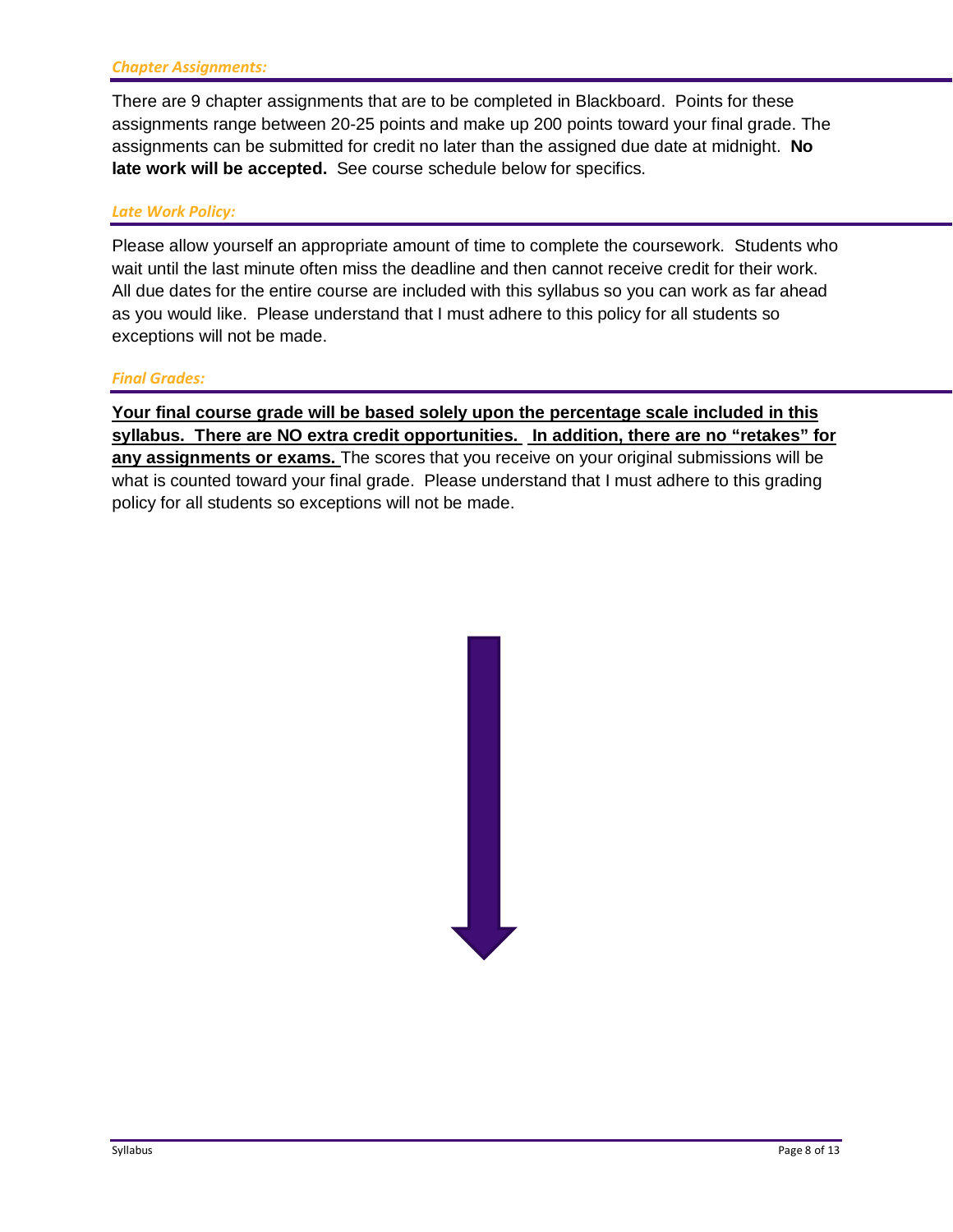# COURSE ASSIGNMENTS/SCHEDULE (SUBJECT TO CHANGE BY INSTRUCTOR

Please note that this course moves very quickly as this is a summer term. Make sure you don't get behind as it is very difficult to catch up!

Each week you will have more than one assignment due—remember no late work will be accepted per the course policies.

| <b>Chapter</b> | <b>Assignment</b>                                                                                                                                                                                                                                                       | <b>Points</b><br><b>Available</b> | <b>Due Date</b>                                        |
|----------------|-------------------------------------------------------------------------------------------------------------------------------------------------------------------------------------------------------------------------------------------------------------------------|-----------------------------------|--------------------------------------------------------|
| $\mathbf{1}$   | <b>Read Chapter 1</b><br>$\bullet$<br>Work and submit the following exercises &<br>$\bullet$<br>problems from the end of the chapter:<br>EX 1-7<br>$\circ$<br>EX 1-22<br>$\circ$<br><b>PR 1-3A</b><br>$\circ$<br><b>PR 1-4A</b><br>$\circ$<br><b>PR 1-5A</b><br>$\circ$ | 25                                |                                                        |
|                | <b>Respond to the Discussion Question</b>                                                                                                                                                                                                                               | 20                                | Ch.'s 1 & 2 &<br><b>Discussion</b><br><b>Questions</b> |
| $\overline{2}$ | Read Chapter 2.<br>٠<br>Work and submit the following problems<br>$\bullet$<br>from the end of the chapter:<br>EX 2-1<br>$\circ$<br>EX 2-4<br>$\circ$<br>EX 2-7<br>$\circ$<br><b>PR 2-1A</b>                                                                            | 25                                | Due Saturday,<br>June 15<br>(Midnight)                 |
|                | $\circ$<br><b>PR 2-3A</b><br>$\circ$<br><b>Respond to Discussion Question</b>                                                                                                                                                                                           | 20                                |                                                        |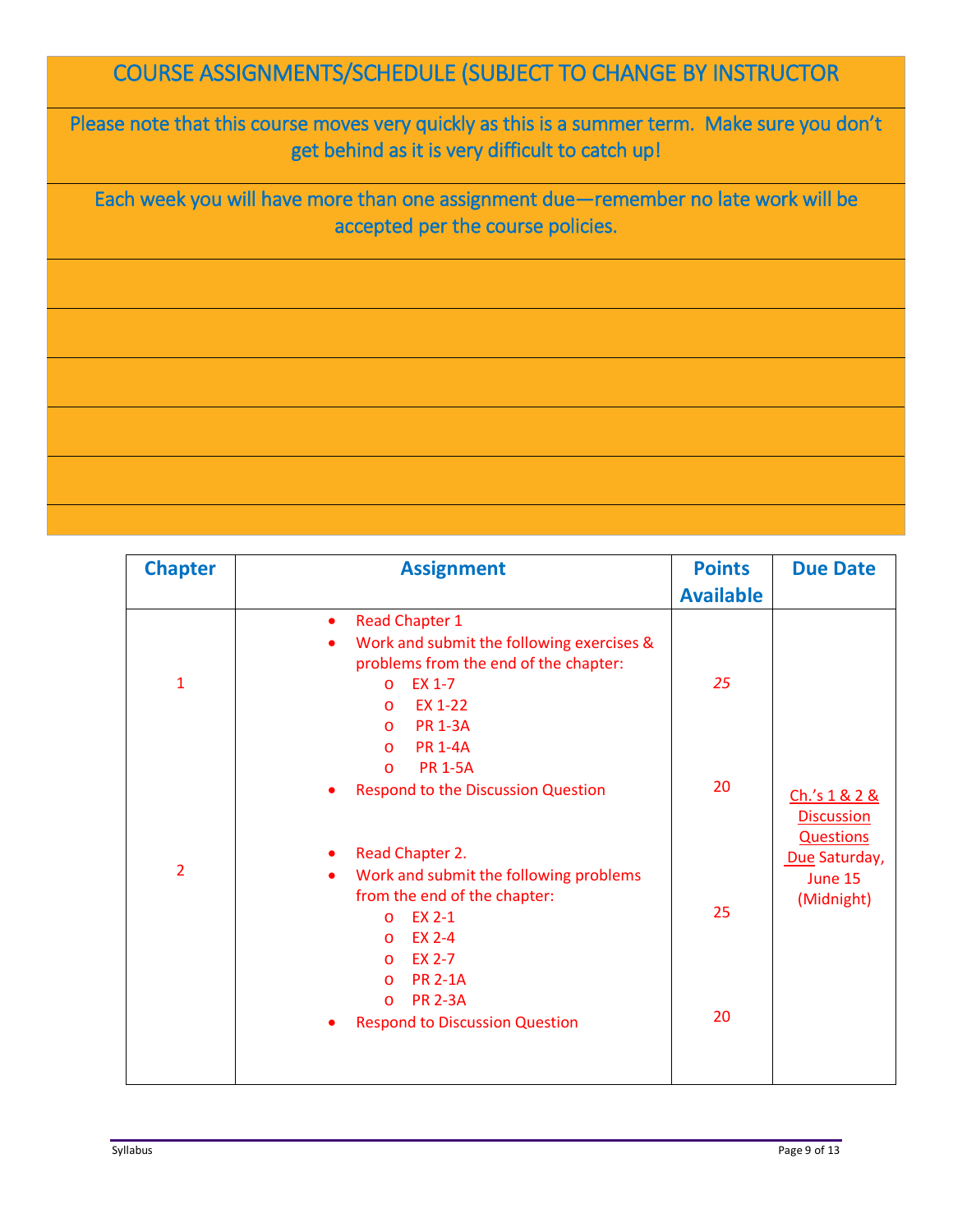| 3                             | Read Chapter 3.<br>$\bullet$<br>Work and submit the following<br>$\bullet$<br>problems from the end of the chapter:<br><b>EX 3-6</b><br>$\circ$<br><b>PR 3-3A</b><br>$\circ$<br><b>PR 3-5A</b><br>O<br><b>PR 3-7A</b><br>$\overline{O}$<br>No Discussion Question.<br>$\bullet$                                                                  | 25       | Ch.'s 3 & 5 Due<br>Tuesday, June<br>18 <sup>th</sup><br>(Midnight)                                         |
|-------------------------------|--------------------------------------------------------------------------------------------------------------------------------------------------------------------------------------------------------------------------------------------------------------------------------------------------------------------------------------------------|----------|------------------------------------------------------------------------------------------------------------|
| 5                             | Read Chapter 5.<br>$\bullet$<br>Work and submit the following problems<br>$\bullet$<br>from the end of the chapter:<br><b>EX 5-7</b><br>$\circ$<br><b>EX 5-8</b><br>O<br><b>EX 5-9</b><br>O<br><b>PR 5-1A</b><br>O<br><b>PR 5-2A</b><br>O<br><b>PR 5-3A</b><br>O<br><b>PR 5-4A</b><br>$\circ$<br><b>No Discussion Question</b><br>$\bullet$      | 25       |                                                                                                            |
| 7                             | Read Chapter 7.<br>$\bullet$<br>Work and submit the following<br>$\bullet$<br>problems from the end of the chapter:<br><b>EX 7-2</b><br>$\circ$<br><b>EX 7-4</b><br>$\circ$<br><b>EX 7-5</b><br>O<br><b>EX 7-7</b><br>$\circ$<br><b>PR 7-1A</b><br>O<br><b>PR 7-2A</b><br>O<br><b>PR7-3B</b><br>$\circ$<br><b>Respond to Discussion Question</b> | 25<br>20 | Ch. 7 &<br><b>Discussion</b><br><b>Question</b><br>Due<br>Saturday, June<br>22 <sup>nd</sup><br>(Midnight) |
| <b>MIDTERM</b><br><b>EXAM</b> | Midterm (Chapters 1, 2, 3, 5, & 7)                                                                                                                                                                                                                                                                                                               | 250      | Monday,<br>June 24 <sup>th</sup> ----<br>Thursday,<br>June 27 <sup>th</sup><br>(Midnight)                  |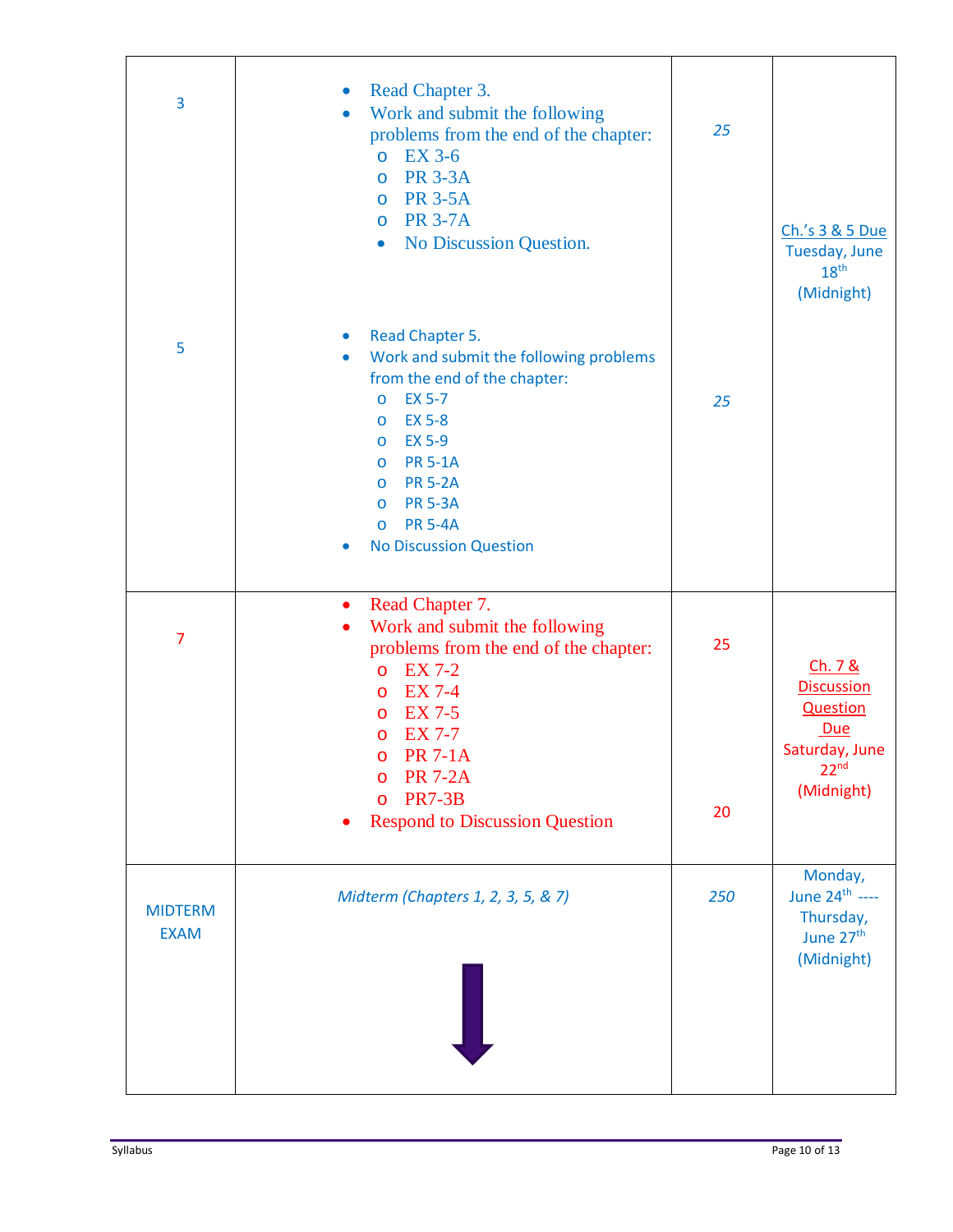| 8  | Read Chapter 8.<br>٠<br>Work and submit the following problems<br>$\bullet$<br>from the end of the chapter:<br><b>EX 8-4</b><br>$\circ$<br><b>EX 8-5</b><br>$\circ$<br><b>EX 8-6</b><br>$\circ$<br><b>EX 8-8</b><br>$\circ$<br><b>EX 8-9</b><br>$\circ$<br>EX 8-10<br>$\circ$<br><b>PR 8-1A</b><br>$\circ$<br><b>PR 8-6A</b><br>$\circ$<br><b>No Discussion Question</b> | 20                                       | Ch.'s 8 & 9 &<br><b>Discussion</b><br><b>Questions</b> |
|----|--------------------------------------------------------------------------------------------------------------------------------------------------------------------------------------------------------------------------------------------------------------------------------------------------------------------------------------------------------------------------|------------------------------------------|--------------------------------------------------------|
| 9  | Read Chapter 9.<br>٠<br>Work and submit the following problems<br>20<br>from the end of the chapter:<br><b>EX 9-3</b><br>$\circ$<br><b>EX 9-4</b><br>$\circ$<br><b>PR 9-2A</b><br>$\circ$<br><b>No Discussion Question</b>                                                                                                                                               | Due Saturday,<br>June 29th<br>(Midnight) |                                                        |
| 10 | Read Chapter 10.<br>$\bullet$<br>Work and submit the following problems<br>$\bullet$<br>from the end of the chapter:<br>EX 10-3<br>$\circ$<br>EX 10-7<br>$\circ$<br><b>PR 10-1A</b><br>$\circ$<br><b>PR 10-2A</b><br>$\circ$                                                                                                                                             | 20                                       |                                                        |
|    | <b>PR 10-3A</b><br>$\circ$<br><b>Respond to Discussion Question</b><br>$\bullet$                                                                                                                                                                                                                                                                                         | 20                                       | 10 & 11 &<br><b>Discussion</b><br><b>Question</b>      |
| 11 | Read Chapter 11.<br>$\bullet$<br>Work and submit the following problems<br>$\bullet$<br>from the end of the chapter:<br>EX 11-2<br>$\circ$<br>EX 11-4<br>$\circ$<br>EX 11-11<br>$\circ$<br><b>PR 11-2A</b><br>$\circ$<br><b>PR 11-4A</b><br>$\circ$                                                                                                                      | 20                                       | Due<br>Tuesday, July<br>2 <sup>nd</sup><br>(Midnight)  |
|    | <b>Respond to Discussion Question</b><br>$\bullet$                                                                                                                                                                                                                                                                                                                       | 20                                       |                                                        |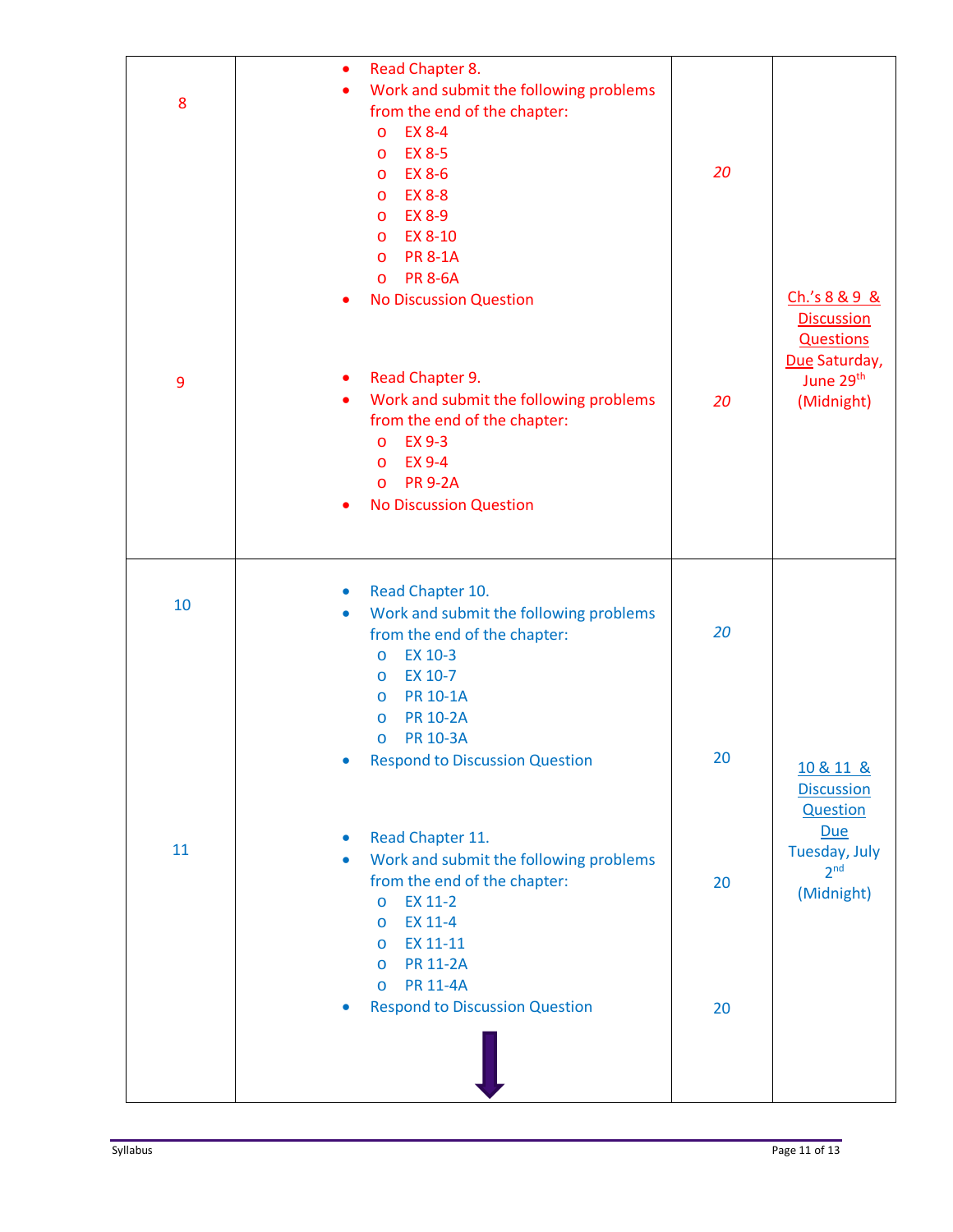| Project           | <b>Project Due in BB</b>            | <b>200</b> | Due Friday,<br>July 5 <sup>th</sup><br>(Midnight)                             |
|-------------------|-------------------------------------|------------|-------------------------------------------------------------------------------|
| <b>FINAL EXAM</b> | Final Exam (Chapters 8, 9, 10 & 11) | 250        | Friday, July 5 <sup>th</sup><br>Monday, July<br>8 <sup>th</sup><br>(Midnight) |



# **ACCT 2301 Principles of Accounting 1 Paper Rubric**